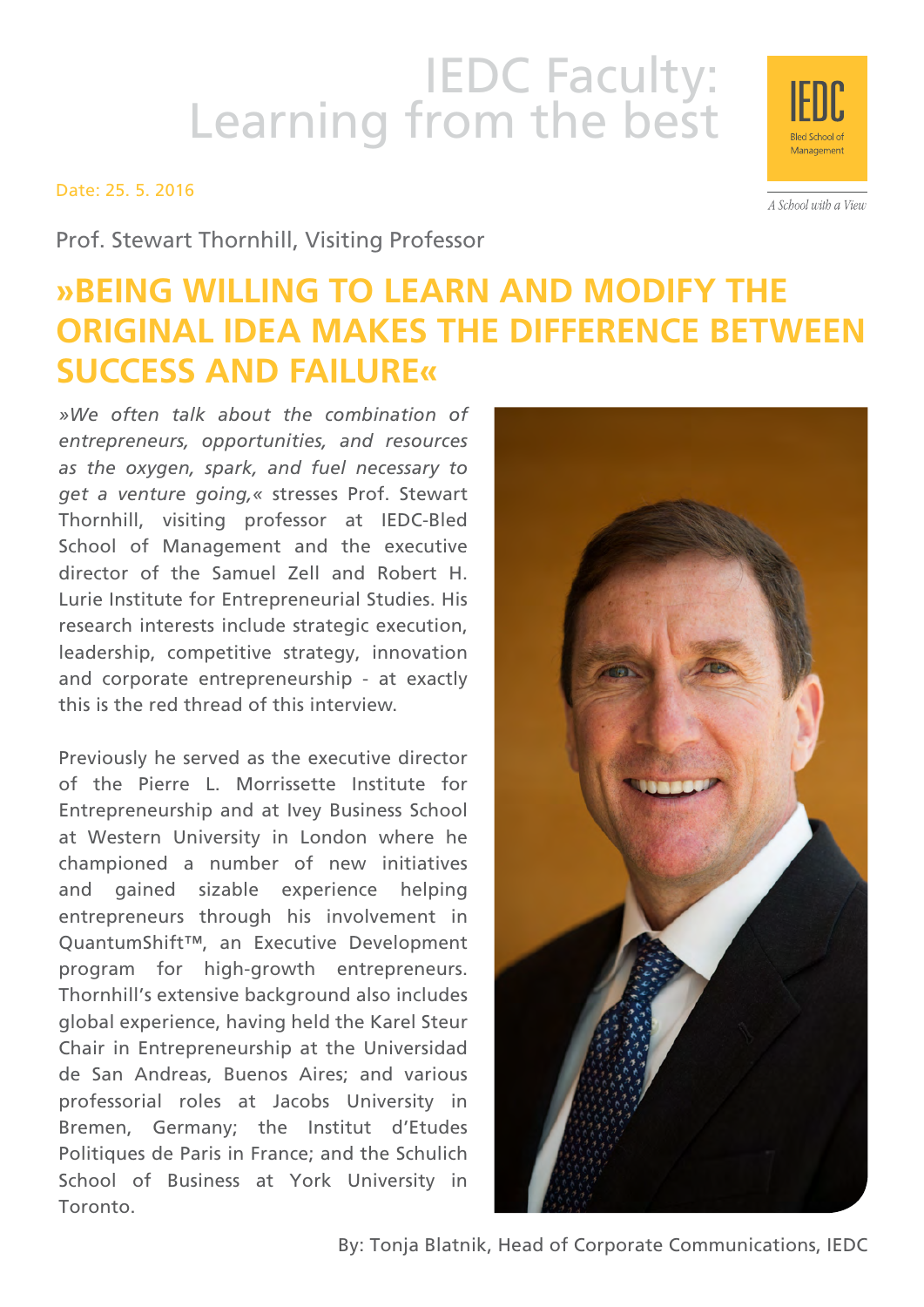**Recently, we have witnessed successes of the 20-something entrepreneurs of Snapchat, Facebook, Instagram. All of a sudden, 18-year-olds now think they can be billionaires at 25. However, in your podcast for the Washington Post you talk about interesting statistics: the percentage of new businesses started by 20-to-34-year-old entrepreneurs has actually been declining over the past decade. It slipped from 26 percent in 2003 to 22 percent in 2013. Why?**

If you graduated from high school, college or university in the past 8 years, you entered an economy that was struggling at best. For many, simply finding a job to pay a living wage has been a significant challenge. Living pay-check to pay-check makes it incredibly difficult to launch a company, especially if there is a significant technical component to the venture.

If you're twenty-something, financially secure, and in the ideaand talent-rich environment of a good university, the chances that you'll find the right opportunity and the right partners with whom to build a company go up dramatically. So I expect we'll continue to see very bright, very valuable start-ups coming from new graduates and current students. But for a large segment of the population, wage stagnation, slow economic growth, and the pressures of student debt make it harder to strike out on their own. In the specific case of the US, there's also the issue of health insurance, which makes full-time paid employment a more attractive option for many.

We often talk about the combination of entrepreneurs, opportunities, and resources as the oxygen, spark, and fuel necessary to get a venture going. We're still seeing a lot of start-ups in terms of total businesses started. But macro conditions can be unforgiving and it may be a while before we see the start-up trend line move in an upward direction.

**'Being an entrepreneur is more than launching a start up -- it's a mindset.' What are three main steps of becoming a successful entrepreneur? And what are some most common mistakes?**

When I talk about the three steps, I'm referring to (1) Have an idea, (2) Do something about it and (3) Learn from your experience.

The "mindset" incorporates all of those elements. Entrepreneurs are on the lookout for problems to solve; things in their lives and surroundings that can be improved upon. Once they have an insight or an idea, they take action. If you stop at the first stage, you're just someone with an idea, and who knows whether it's a good one or a bad one? By trying it out, even on a very small scale, you can find out whether anyone else thinks there is value in your concept. And that's where learning becomes important. Some ideas aren't very good. Being willing to learn and modify the original idea if necessary can make the difference between success and failure. Listen to customers. Modify and try again. Listen some more. And so on.

#### **What would you advise to your children if they would be thinking about starting a company?**

If I had kids, I'd tell them to make sure they were solving something that really mattered to them. There are lots of trivial problems, but if you're going to invest your time and energy into something, you might was well make sure it's meaningful.

#### **How and when did you decide to be part of IEDC story?**

Before joining the faculty at the University of Michigan, I was a professor at the Ivey Business School in Ontario, Canada. Several of my colleagues at Ivey had taught at IEDC and they always had wonderful things to say about the school, about Bled and about their students. So, when I had an opportunity to teach there, I jumped at the offer. And my colleagues were right; it was a wonderful experience.

### **How do you define your success and the success of (your) clients, students?**

I encourage my students to define success for themselves. It's not for me to say whether they should build a company to a certain size or valuation. We each know what's important in our lives and if someone feels they've succeeded at achieving their goals, that's worth celebrating.

**In what ways is the role of business schools/educations changing? Can entrepreneurship be taught? How can we, for example, learn to take a risk in the classroom?**

Our disposition, our education, and our life experiences prepare each of us in different ways. Some students have no problem taking risks, but may lack people skills or technical abilities. Others may have great creative talents, but struggle with the financial aspects of building a company. A big part of entrepreneurship education is helping people discover what they want/need to do with their